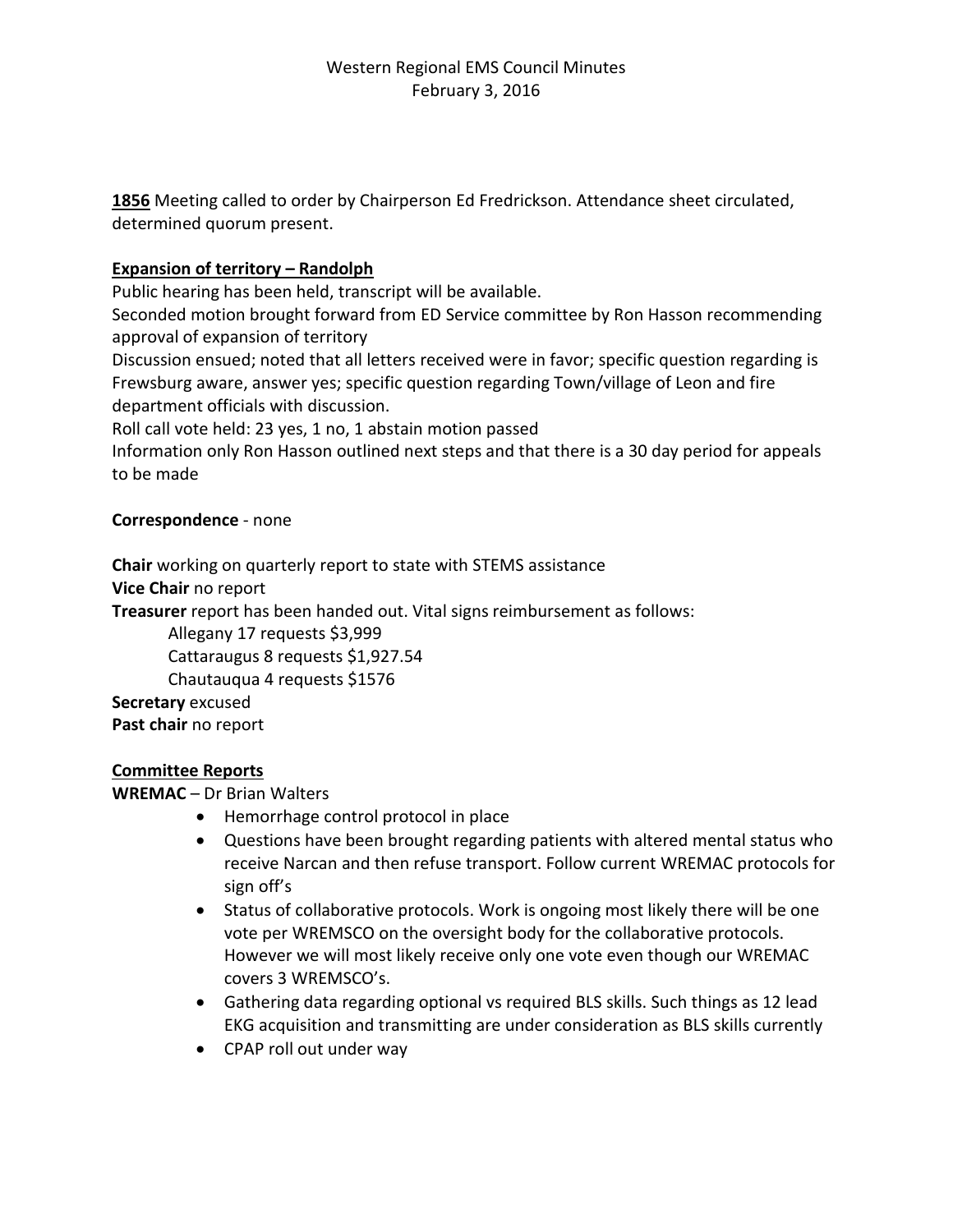# Western Regional EMS Council Minutes February 3, 2016

#### **SEMAC** – Dr Brian Walters

• Next meeting March 2016

### **SEMSCO** – Ron Hasson

- Will email full report to council
- It is permissive for EMT-B to acquire and transmit 12 lead EKG
- Change in requirement for CLI/CIC to maintain 85% on state exam. Now will be required to get 70% or better on 50 question "instructor exam"

## **NYSDOH** – Ed Mager

- Allegany county students in most recent classes had to re-take written test. Case is open and ongoing
- Vacancies at DOH are posted
- Agency inspections have been good with minor findings only recently

#### **STEMS** – Jen Budaj

• Report attached

**Membership** – Dan Imfeld

• No report

## **Community Relations** – Nancy Luger/ Ed Fredrickson

 NYS EMS award applications need to be submitted by May 1. Please submit nominations to council by next meeting

## **Legislative** – George Fillgrove

No report

# **Education** – Mickey Forness

- Advanced Burn Life Support offered at ECMS March 4, cost \$200. Contact Mickey if interested
- Ebola requirements now annual donning and doffing training, will be optional station at skills fairs
- New AHA guidelines will be taught beginning with February courses
- Spring education conference more than 30 signed up, similar to other years at this time
- Working on updated quarterly report which is now 47 page document; with Ed Fredrickson and STEMS staff

**EMS Service** – Ron Hasson

No report

# **County Reports**

**Allegany** – Jeff Luckey

- EMT test issue as reported by Ed Mager
- Concerned about Narcan being more available to participants in Friends and Family program than it is to EMS – Donna Kahm will look into

#### **Cattaraugus** –

• No report